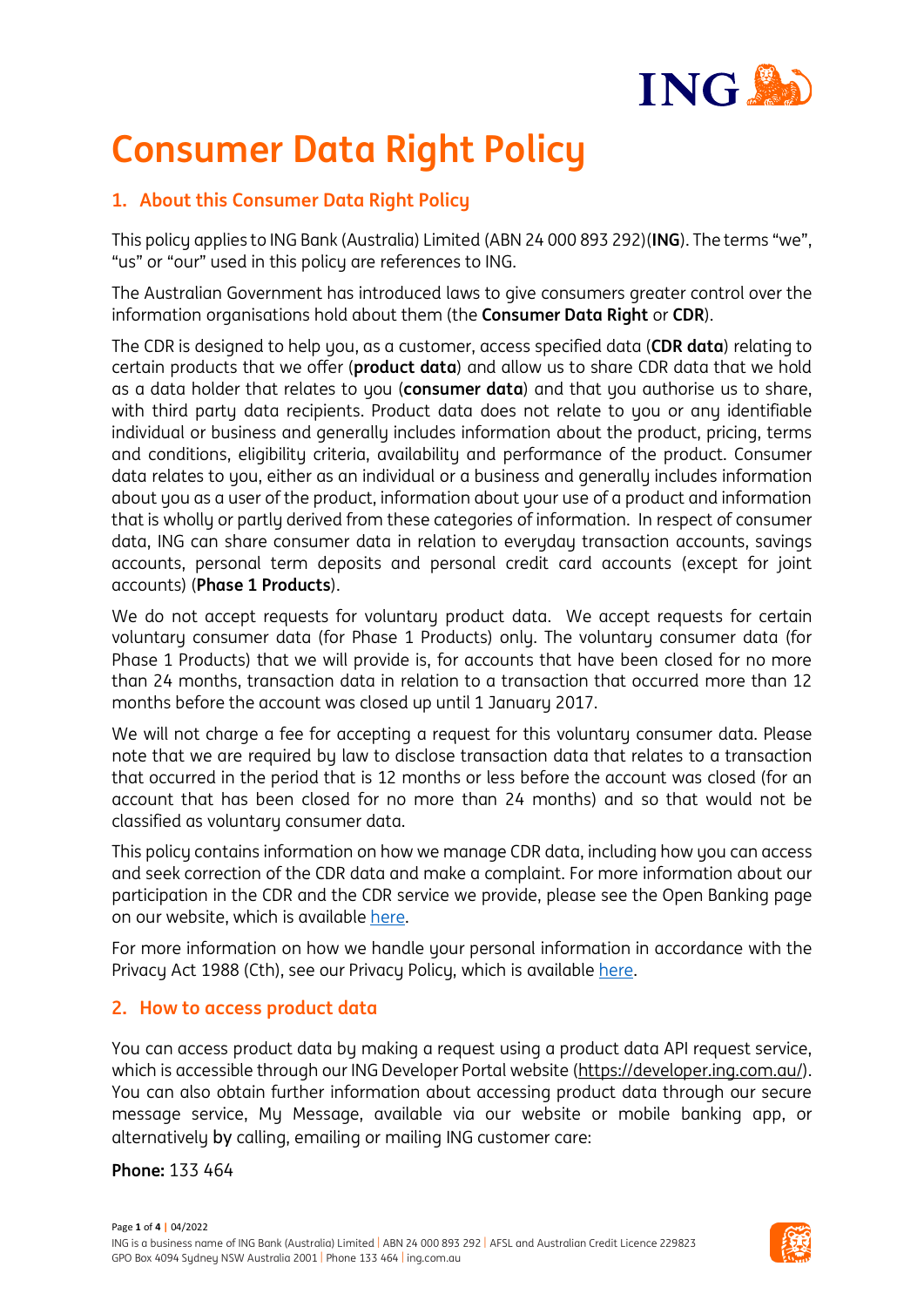

#### **Mailing Address**:

ING Reply Paid 2682, Sydney NSW 2001

#### **Email**: [Customer.service@ing.com.au](mailto:Customer.service@ing.com.au)

The data is disclosed in machine-readable form only, to the person or third party who makes the request.

### **3. How to access and correct your consumer data (for Phase 1 Products)**

If you are eligible to make a sharing request under the CDR regime, you may authorise us to share your CDR data with third party data recipients, in accordance with a valid CDR request. If you authorise us to share your consumer data with third party data recipients, it will be disclosed, in a machine-readable form to the third party data recipient through our accredited person request service. We will notify you via the dashboard as soon as practicable after sharing your data.

If you wish to track the consumer data that you have provided consent for us to disclose to third party data recipients, please refer to your consumer dashboard or submit a request through our secure message service, My Message, which is available via our website or mobile banking app, or alternatively by calling, emailing or mailing ING customer care:

#### **Phone:** 133 464

#### **Mailing Address**:

ING Reply Paid 2682, Sydney NSW 2001

#### **Email**: [Customer.service@ing.com.au](mailto:Customer.service@ing.com.au)

We take reasonable steps to ensure that any consumer data we hold and disclose in relation to you is accurate, up-to-date and complete (having regard to the purpose for which we hold it). However, if you consider that any of the consumer data that we hold, or have disclosed, in relation to you is incorrect, has changed or requires updating, you may ask us to correct it by sending a request through our secure message service, My Message, available via our website or mobile banking app, or alternatively by calling or mailing ING customer care.

We will respond to your request as soon as possible. Within 10 business days, we will correct the data or attach a note with the data to ensure that the data is correct and if practicable, make the note apparent to any users of the data.

We will notify you about the course of action we have taken and, if we have not corrected the data or included a note with the data, we will explain why we have not taken those actions, in addition to the options available to you to escalate the matter.

If we share your consumer data with a third party data recipient with your permission, and later become aware that the data we shared was incorrect, we will notifu you of this within 5 business days. When the data has been corrected, it will be shared through our accredited person request service the next time it is requested. If you would like to receive the corrected

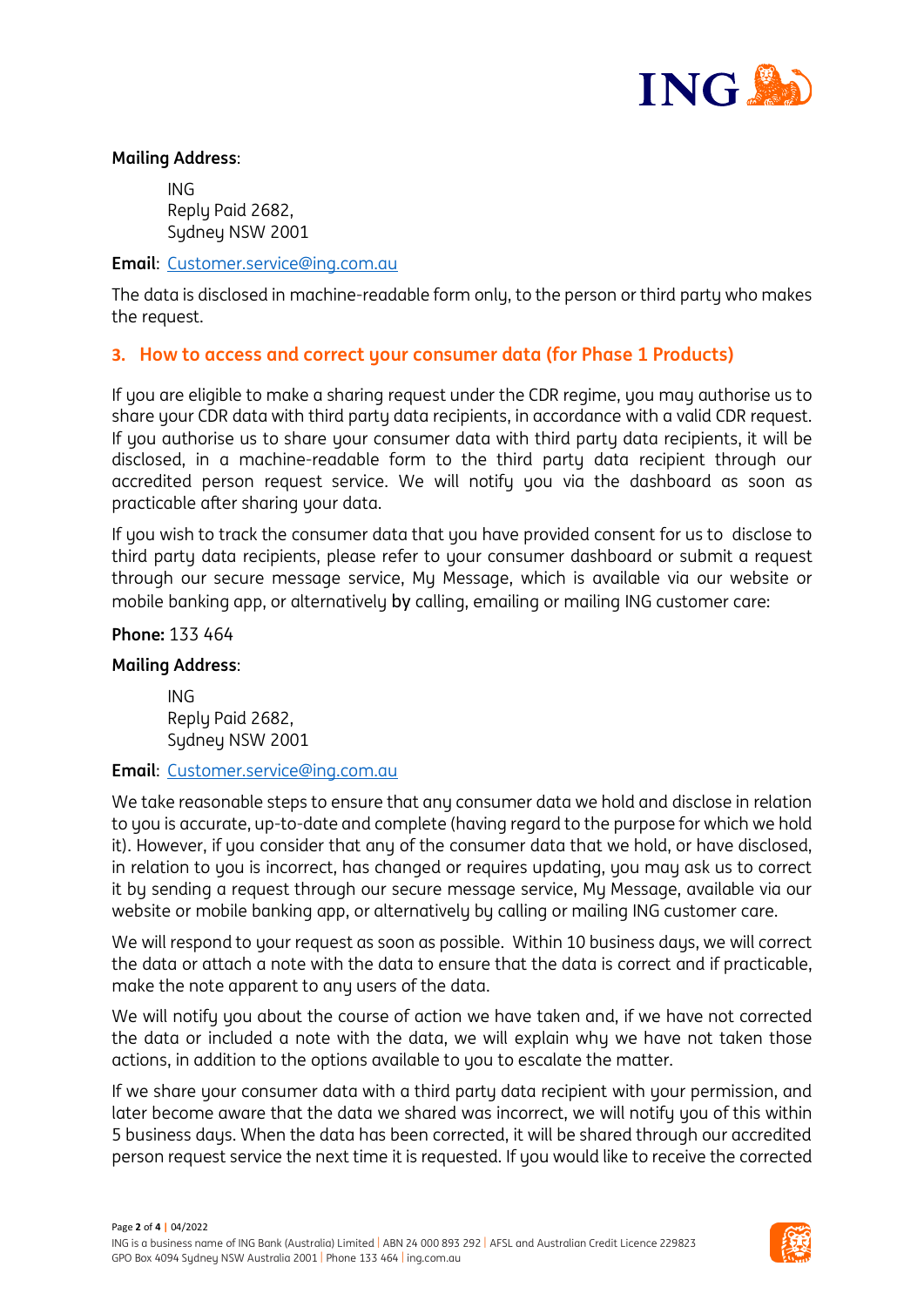

data, you can ask the relevant third party data recipient to request it again through our accredited person request service.

We will not charge a fee for correction of your consumer data.

For more information on how to access or correct your personal information that ING holds generally, see our Privacy Policy, which is available at https://www.ing.com.au/privacy.html

## **4. How to contact ING about a query or concern or make a complaint**

ING is committed to answering your questions and resolving your complaints as quickly and efficiently as possible.

If at any time you have a question, complaint or concern about the handling of your consumer data by us, including in relation to a correction request or if you consider that we have breached our obligations under the CDR, you may contact us by:

#### **Phone**: 133 464

#### **Mailing Address:**

ING - Complaints Resolution GPO Box 4094 Sydney NSW 2001

**Email:** [customer.complaints@ing.com.au](mailto:customer.complaints@ing.com.au) 

If you wish to make a complaint, it is important that you give us as much information as possible. When you contact us, please provide us with the following information:

- Account information your account name and number, if available;
- Contact details your phone number or other preferred method of contact. If you wish to be called only during certain hours, please let us know;
- Complaint information what your complaint is about and when it happened;
- Resolution how you would like your complaint to be resolved.

Once we receive this information, we will be able to investigate your complaint and work towards a fair resolution.

We aim to acknowledge receipt of your complaint within two business days of receiving your complaint (in certain circumstances this may not be possible) or at the time of the call, if the complaint is made over the phone. In handling your complaint, we will assess the information you have provided, investigate the issue and outline the timeframes in which we will next update you.

Where possible, ING will endeavour to resolve your complaint during your initial contact with ING. Should we be unable to resolve your concern during your initial contact or you let us know that you are not satisfied with the resolution provided during your initial contact, we will escalate your complaint to our Internal Dispute Resolution team who will endeavour to resolve your complaint within 30 calendar days from your initial contact and will investigate and work with you to resolve your complaint. We will ensure that you are regularly updated about the progress we are making in resolving your complaint. Where you are not satisfied with the resolution, or we are unable to provide you a resolution within 30 calendar days, you have the option of referring your complaint to the Australian Financial Complaints